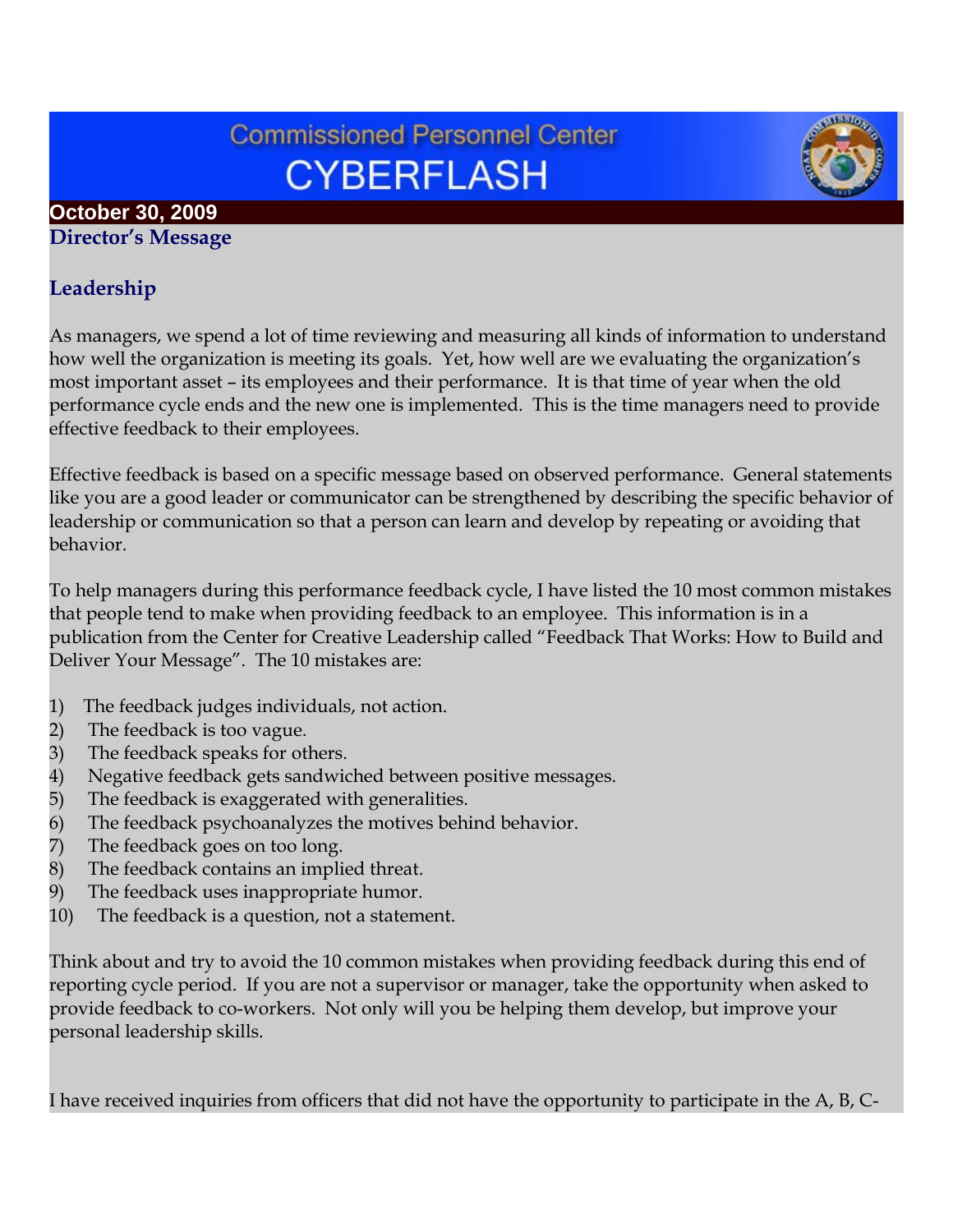School process, but would like to take advance of the program. This process provides an officer all required training to obtain a U.S. Coast Guard deck license. I am working with Kings Point to address the issue of officers getting a license that have not attended the A, B and C schools. However, I would like to get an idea of the number of officers, who entered the service prior to the A, B, C-School program, that are interested in getting a license. Please send an email to the Director of CPC by November 13 indicating your interest.

Please join me in welcoming the first NOAA Corps officer assigned to the Officer Personnel Management Division, ENS Brian Prestcott. ENS Prestcott recently finished his junior officer tour on NOAA Ship *Oscar Elton Sette* in Honolulu, Hawaii. He will be working on an assortment of special projects to improve human resource customer support to the field. We are glad to have him on our team.

Rydcsep

**CAPT Raymond C. Slagle, NOAA Director, Commissioned Personnel Center**

## **Announcements**

#### **B and C School**

The Commissioned Personnel Center (CPC) in cooperation with the Marine Centers are currently reviewing the course curriculum for B and C school and are taking into consideration the needs of our ships. Once the review is complete, CPC will announce the changes to those courses. Until this review is complete, attendance at the current version of B and C School is MANDATORY. As both of these schools occur during an operational sea assignment, the uniform for both B and C school is the Operational Dress Uniform (ODU).

**\_\_\_\_\_\_\_\_\_\_\_\_\_\_\_\_\_\_\_\_\_\_\_\_\_\_\_\_\_\_\_\_\_\_\_\_\_\_\_\_\_\_\_\_\_\_\_\_\_\_\_\_\_\_\_\_\_\_\_\_\_\_\_\_\_\_\_\_\_\_\_\_\_\_\_\_\_\_\_\_\_**

#### **Award Recommendation Submissions**

Please follow the procedures listed below when submitting award recommendations. Doing this will ensure the most timely review of the award recommendation.

If the award recommendation is being submitted by a ship it must go to the Marine Center for endorsement before being sent to CPC. If an award recommendation is coming from a Line Office it must be sent through the Line Office liaison prior to being forwarded to CPC. If the award recommendation is being submitted 120 days after the ending period, a letter of lateness must be submitted with the recommendation. An example of a letter of lateness is located at <http://www.corpscpc.noaa.gov/perservices/awards.html>

Do not submit award recommendations directly to the Uniform and Awards Board (UAB). All award and decoration questions or suggestions should be sent to Mr. Gregory Raymond at [gregory.raymond@noaa.gov](mailto:gregory.raymond@noaa.gov) for consolidation and presentation to the UAB. Thank you for your cooperation.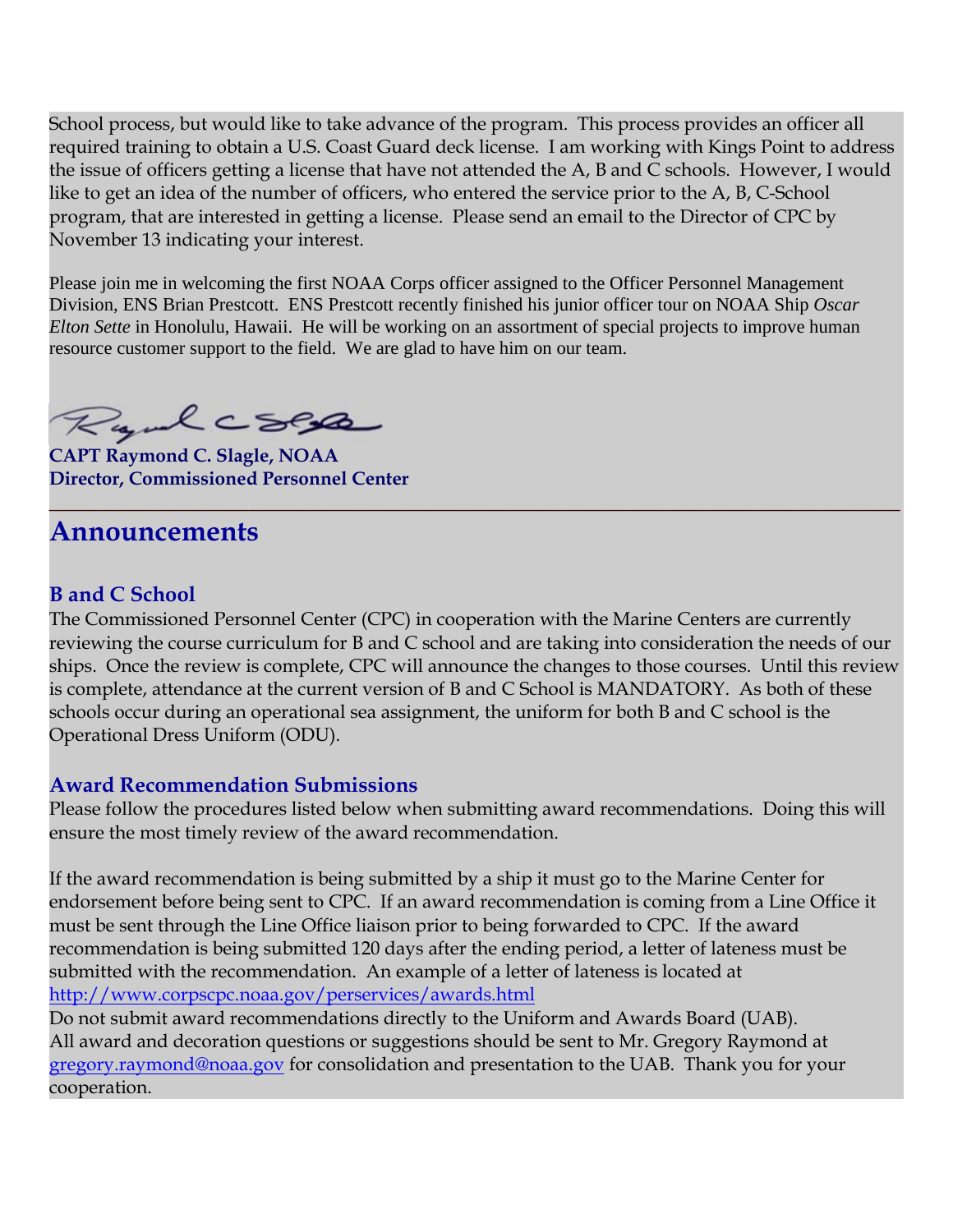The NOAA Association of Commissioned Officers administers the annual Junior Officer of the Year, Science, and Engineering awards. The ACO recognizes the wide range of accomplishments and contributions of NOAA's uniformed personnel, and encourages all commands consider nominating officers for these honors. Nominations for the 2009 awards are due on December 4, 2009.

#### **Junior Officer of the Year**

This award is presented annually to a single NOAA Corps officer, below the grade of lieutenant commander, for outstanding contributions to NOAA, outstanding performance, and/or the positive reflection cast upon the Corps. NOAA Corps officers who are promoted to lieutenant commander during the calendar year are eligible for the award.

#### **Science Award**

The ACO Science Award recognizes officers who make outstanding scientific contributions which distinguish them above their peers. All NOAA Corps officers and members of other uniformed services assigned, detailed, or attached to NOAA are eligible.

#### **Engineering Award**

The ACO Science Award recognizes officers who make outstanding engineering contributions which distinguish them above their peers. All NOAA Corps officers and members of other uniformed services assigned, detailed, or attached to NOAA are eligible.

#### **Nomination Procedure**

A nomination for a NOAA ACO award shall consist of at least two pages. The first page shall be a cover memo addressed to the National ACO, stating the the name, grade, billet title, and job description of the nominated officer. The following page(s) shall be the personal comments of the nominator, which reflect the basis for the nomination. Nominations should include a detailed description of the officer's duties and accomplishments, and the positive impact of those achievements on the Agency and the Service.

All commands and field offices are encouraged to submit officer nominations for these awards. Candidates for Junior Officer of the Year must be nominated by a supervisor in their chain of command, while the Science and Engineering awards nominations may be made by the supervisor or any commissioned officer. Please submit nominations via e-mail to [gregory.bass@noaa.gov](mailto:gregory.bass@noaa.gov) and [ricardo.ramos@noaa.gov,](mailto:ricardo.ramos@noaa.gov) by COB December 4, 2009. In the nomination email please have the supporting files attached as .PDF or readable by Microsoft Word.

The subject line of the nomination email should be Junior Officer of the Year, Science Award, or Engineering Award, as appropriate. This will assist the selection committee with accurate tracking and sorting of the nominations.

Junior officers with civilian supervisors are encouraged to forward them this information.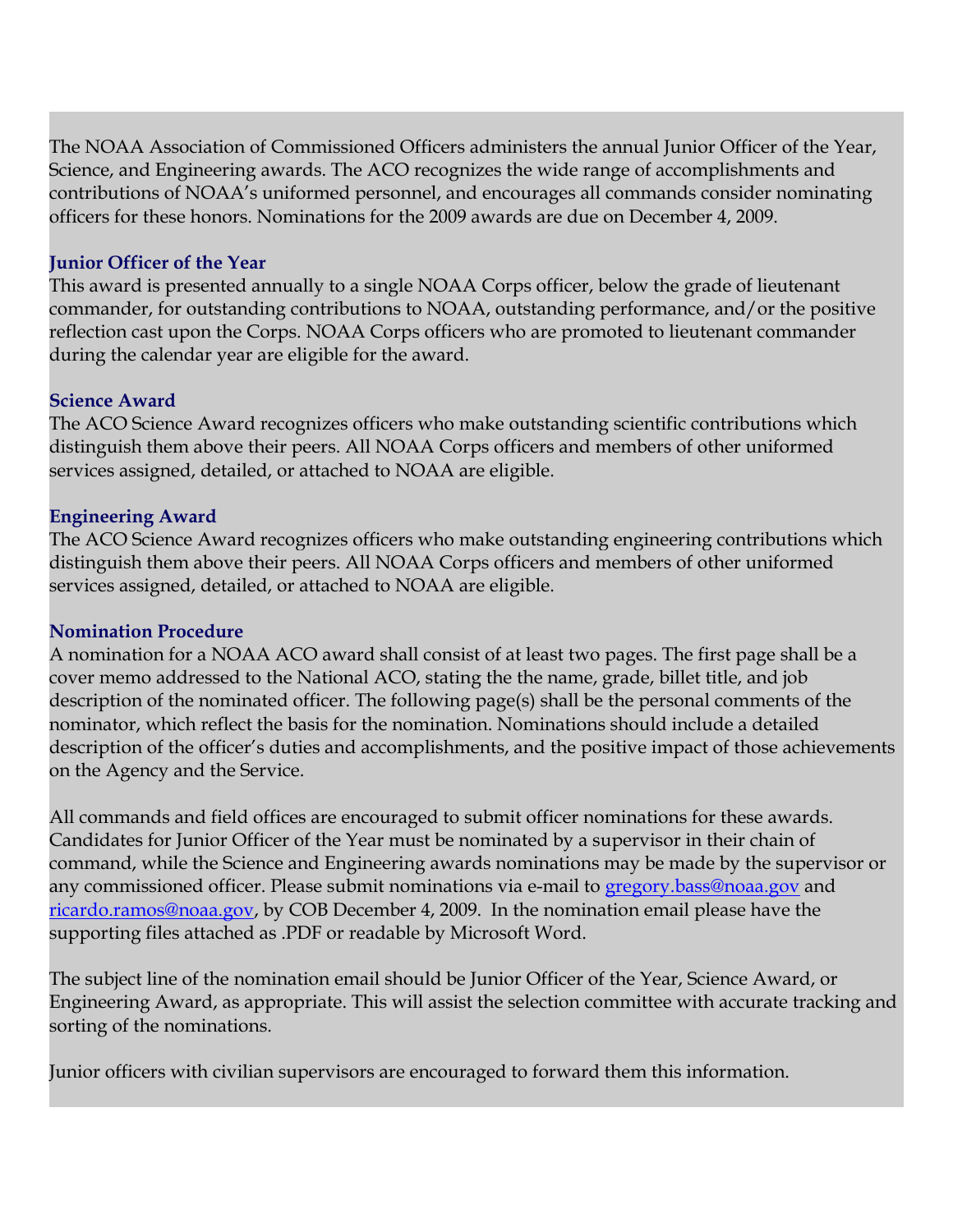For more information on the awards please refer to the NOAA Corps Directives on Awards (pages 20 through 22).

[http://www.corpscpc.noaa.gov/procedures/corps\\_directives/chapter\\_12/ncd\\_ch12part7.pdf](http://www.corpscpc.noaa.gov/procedures/corps_directives/chapter_12/ncd_ch12part7.pdf)

## **Level III Sea Pay Table:**

NOAA Payroll has completed the system increase for LEVEL III sea pay. Everyone entitled to sea pay should see the increase in their end of month October pay statement. Every effort was made to change the sea pay level for everyone, so if you feel that you are entitled to the increase and do not see it in your end of month pay, please contact the Payroll Unit.

| <b>Level 3 Table</b>                |  |          |                |         |                |                |     |     |     |         |                 |                |     |     |           |                 |             |
|-------------------------------------|--|----------|----------------|---------|----------------|----------------|-----|-----|-----|---------|-----------------|----------------|-----|-----|-----------|-----------------|-------------|
|                                     |  |          |                |         |                |                |     |     |     |         |                 |                |     |     |           |                 |             |
| <b>Cumulative years of sea duty</b> |  |          |                |         |                |                |     |     |     |         |                 |                |     |     |           |                 |             |
| <b>Pay Grade</b>                    |  | $\leq 2$ | $\overline{2}$ | 3       | $\overline{4}$ | 5              | 6   | 7   | 8   | 9       | l10             | 11             | 12  | 14  | 16        | 18              | 20          |
|                                     |  |          |                |         |                |                |     |     |     |         |                 |                |     |     |           |                 |             |
| $O-1$                               |  | 70       | 10<br>0        | 11<br>5 | 13<br>0        | 20<br>$\Omega$ | 215 | 225 |     |         |                 |                |     |     |           |                 |             |
| $O-2$                               |  | 11<br>5  | 17<br>5        | 20<br>0 | 23<br>5        | 35<br>5        | 380 | 395 | 395 | 395     | 395             | 395            | 395 | 395 | 395       | <b>1395</b>     | 395         |
| $O-3$                               |  | 17<br>5  | 26<br>0        | 30<br>0 | 35<br>5        | 53<br>5        | 565 | 585 | 585 | 585     | 585 585         |                | 585 | 585 | 1585 1585 |                 | <b>1585</b> |
| $O-4$                               |  | 19<br>0  | 29<br>5        | 34<br>0 | 40<br>5        | 61<br>0        | 645 | 675 | 675 |         | 675 675 675 675 |                |     |     |           | 675 675 675 675 |             |
| $O-5$                               |  | 21<br>5  | 31<br>5        | 36<br>0 | 43<br>5        | 65<br>5        | 690 | 720 | 720 | 720 720 |                 | 1720 1720 1720 |     |     | 1720      | 1720            | 1720        |
| $O-6$                               |  | 23<br>0  | 35<br>0        | 40<br>5 | 48<br>5        | 73<br>0        | 750 | 750 | 750 | 750     | 750             | 750            | 750 | 750 | 750       | 750             | 750         |

**\_\_\_\_\_\_\_\_\_\_\_\_\_\_\_\_\_\_\_\_\_\_\_\_\_\_\_\_\_\_\_\_\_\_\_\_\_\_\_\_\_\_\_\_\_\_\_\_\_\_\_\_\_\_\_\_\_\_\_\_\_\_\_\_\_\_\_\_\_\_\_\_\_\_\_\_\_\_\_\_\_**

### **Upcoming Uniform Awards Board**

December 08, 2009 January 12, 2010 February 09, 2010 March 09, 2010 April 13, 2010

#### **Approved Retirements/Resignations/Separations**

The following officers have approved retirements, resignations, or separations. Be sure to thank them for their service to NOAA and nation and wish them the best the next time you see these officers!

**\_\_\_\_\_\_\_\_\_\_\_\_\_\_\_\_\_\_\_\_\_\_\_\_\_\_\_\_\_\_\_\_\_\_\_\_\_\_\_\_\_\_\_\_\_\_\_\_\_\_\_\_\_\_\_\_\_\_\_\_\_\_\_\_\_\_\_\_\_\_\_\_\_\_\_\_\_\_\_\_\_**